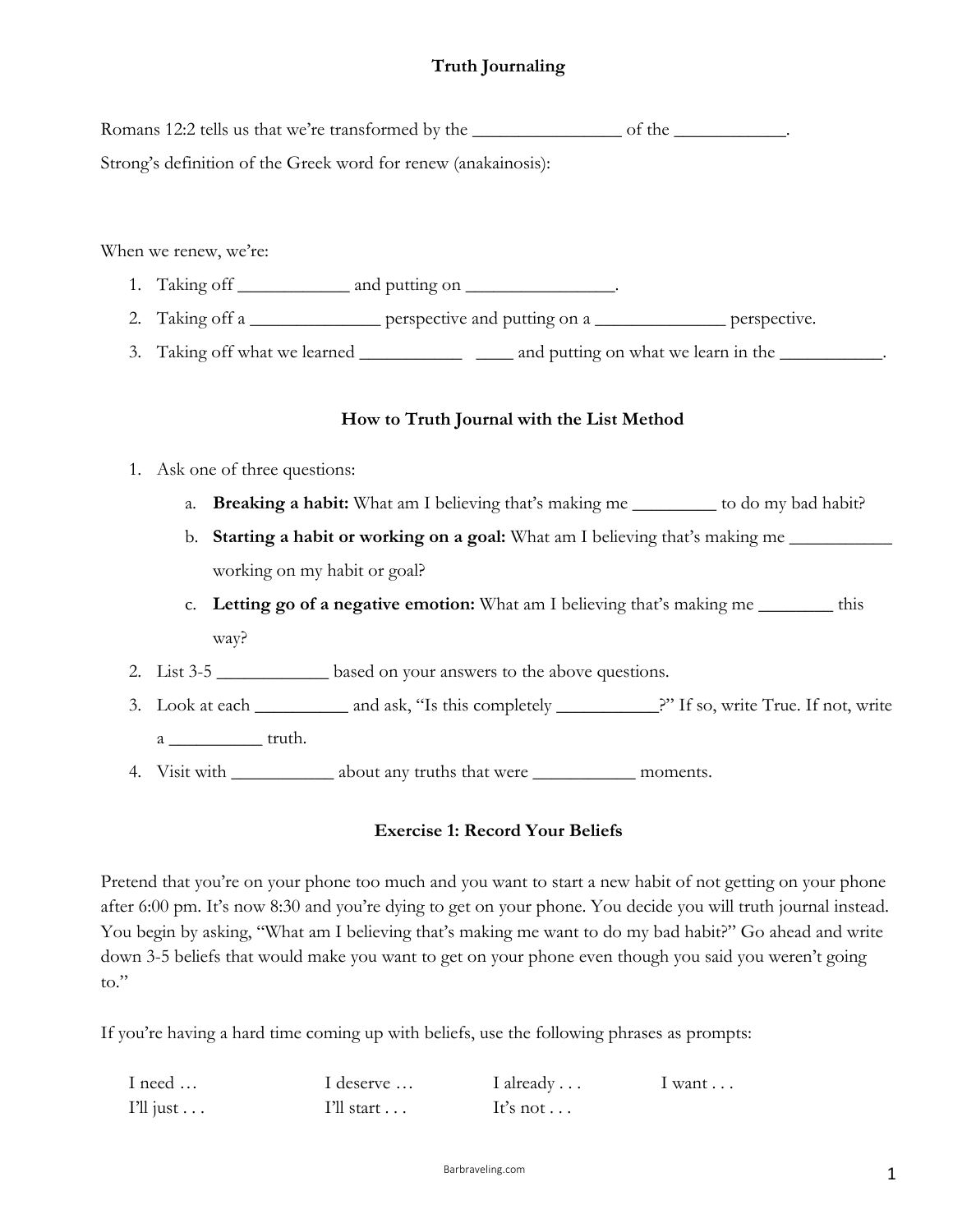## **Beliefs That Make Me Want to Get on My Phone**

| 1. |  |  |  |
|----|--|--|--|
| 2. |  |  |  |
| 3. |  |  |  |
| 4. |  |  |  |
| 5. |  |  |  |

## **Tips for Recording the Truth**

- 1. Write down a \_\_\_\_\_\_\_\_\_\_\_\_\_\_\_\_\_ that counteracts the \_\_\_\_\_\_\_\_\_\_\_\_\_\_\_\_\_\_\_\_\_.
	- a. **Lie:** I'll start tomorrow.
	- b. **Truth that doesn't fit the lie:** I should probably start today. (Note: the truth should answer the question, Will I really start tomorrow?)
	- c. **Truth that fits the lie:** If I break this tonight, I'll have a far less chance of following my boundaries tomorrow. Usually, 'I'll start tomorrow' is an excuse to live with abandon today in ways that are not good for me. Lord, help me to start today. Give me the desire and the strength to follow my boundaries today.

## 2. Record the <u>same set of the set of the set of the set of the set of the set of the set of the set of the set of the set of the set of the set of the set of the set of the set of the set of the set of the set of the set </u>

- a. **Half-truth:** It's not a big deal if I break my boundaries.
- b. **Full truth:** It's not a big deal if I don't want to break my phone habit. But I do want to break this habit, so it *is* a big deal! Every time I break my boundaries, what I'm really saying is that I have no boundaries and I can pick up my phone whenever I want. That would be like me saying, hey, I'm going to be faithful to my husband except for the days I don't feel like being faithful. You either have boundaries or you don't. If I want to develop the habit of no phone at night, I need to follow my boundaries *all* the time.

### 3. Record \_\_\_\_\_\_\_\_\_\_\_\_\_\_\_ truth.

- a. **Belief:** I need a little excitement in my life.
- b. **Minimal truth:** I *don't* need excitement in my life!
- c. **Enough truth:** I don't need excitement, but excitement is a pleasant gift. The questions I need to ask are 1) Does God approve of this way of this type of excitement, 2) are there consequences to this form of excitement, and 3) do I actually enjoy this type of excitement? The truth is that the phone is an easy distraction, and I don't even enjoy it that much. I think I'll read a book or do something that would be more rejuvenating.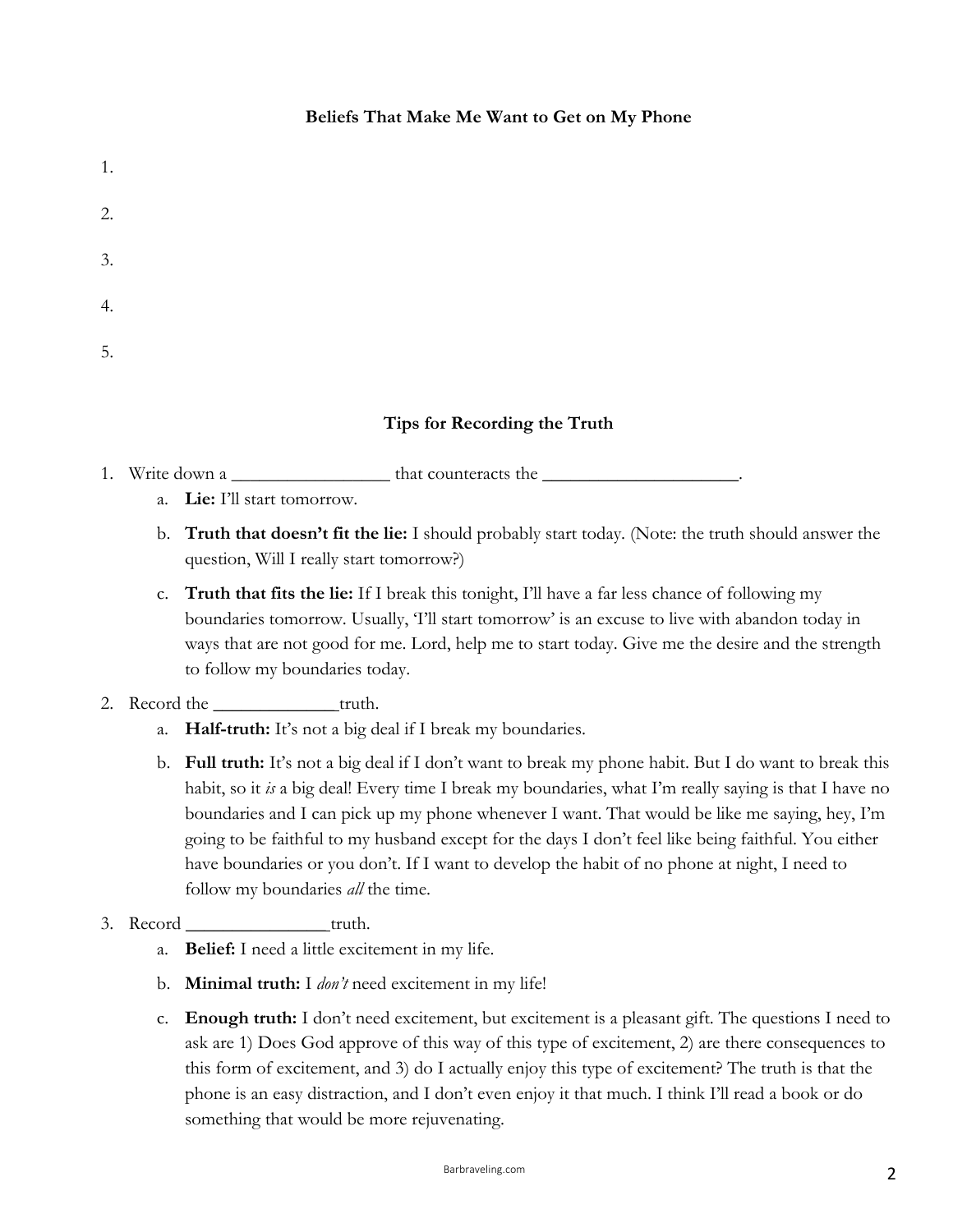- 4. Look for  $\text{and/or}$  and/or  $\text{truth.}$ 
	- a. **Belief:** I want to look at my phone so I should look at my phone.
	- b. **Practical truth:** Just because I want to do something doesn't mean I should do it. If I did and said everything I felt like doing and saying, my life would be a disaster and I would probably have no friends! The truth is, I want to look at my phone, so I better find something else to do so I'm not tempted to look at my phone! Also, I should put it far away from me so I'm less likely to look at it!
	- c. **Biblical truth:** God never said, "Barb, trust your feelings. Do what you want to do!" Instead, Jesus said things like deny yourself and lay down your life for others and put God first! God does not want me to be on my phone all night because He wants me to live an abundant life, walk in the Spirit, and love others well. Since I tend to be addictive with my phone, I need boundaries. And this evening boundary is a good boundary for me. Lord, please help me to have the discipline to follow my boundaries and even learn to love them!

# **Exercise 2: Record the Truth**

- 1. Belief: I deserve this after my hard day. Truth:
- 2. Belief: I'll take one quick peek. Truth:
- 3. Belief: I need to check to see if my kids/friends posted anything on Instagram. Truth:
- 4. Belief: I already broke my phone boundaries once so I might as well break them again. Truth:
- 5. Belief: I need to unwind after my hard day. Truth:

If you finish early, consider truth journaling any beliefs you wrote down on page 1 that haven't been covered, or turn this page over and try truth journaling for another situation in your life.

For more help with truth journaling, read *Rally: A Personal Growth Bible Study*, *Freedom from Emotional Eating*, or *Renewing of the Mind Project*, by Barb Raveling, or check out resources under the Renew Your Mind tab at barbraveling.com.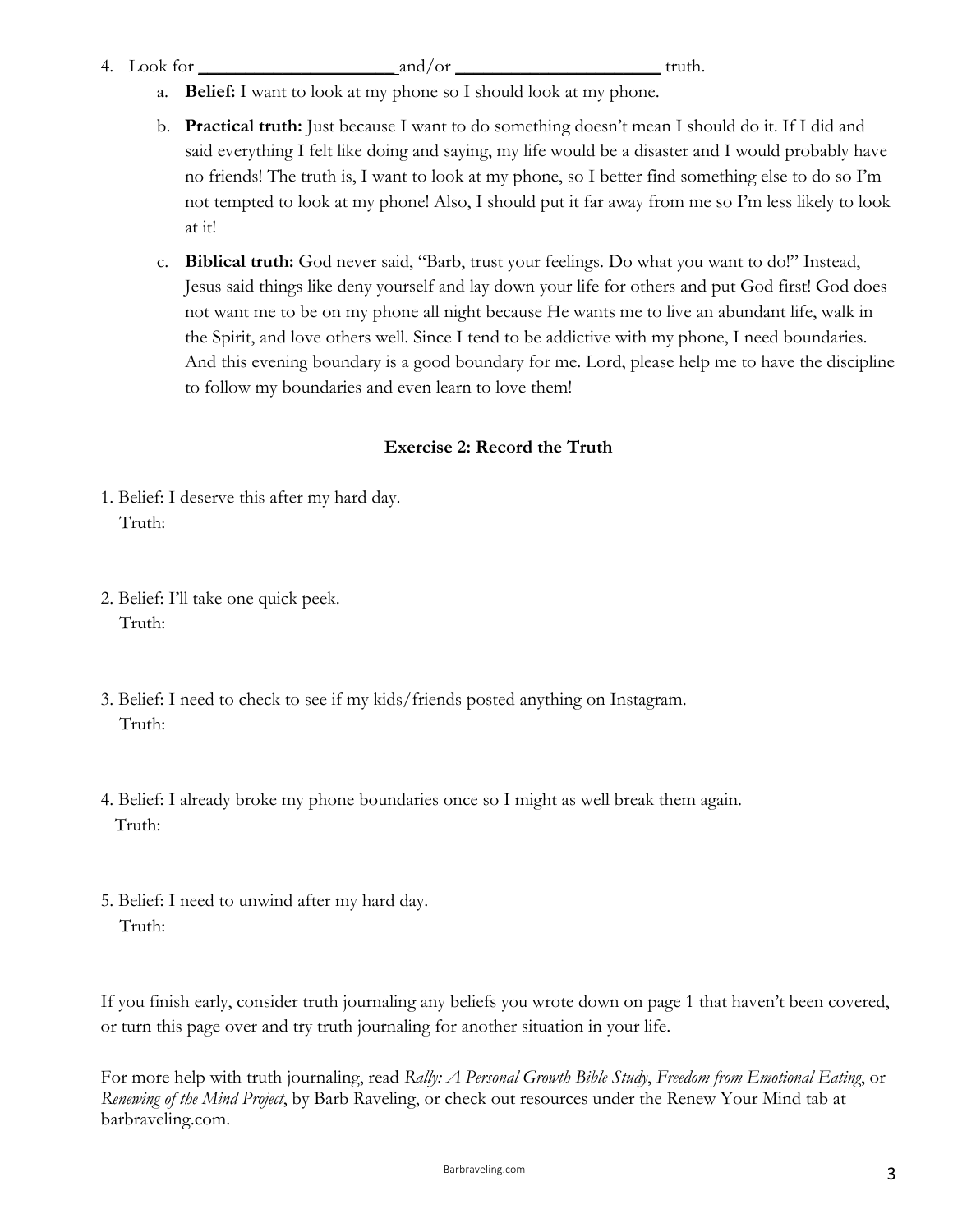## **Exercise 3: Option Charts**

Truth journaling helps us take off lies and put on truth. Option charts help us see the consequences of our current actions. This helps us to believe at the gut level that God's way really is best and they give us the strength to do what God wants us to do.

Go ahead and turn to the next page to fill out the option chart. You don't need to read the rest of this page right now, but I wanted to include it so you'll remember how to make an option chart when you get home and want to give a try with one of your current habits, goals, or trials.

### Across the top:

Record three things you want at the top. I usually include one specific thing I want, then add a Peaceand-Joy and a Close-to-God column since those are two things I always want.

### Down the left side:

- 1. 1st row: Write the unrealistic-can't-have option that you really want, then cross it out and write "NOT AN OPTION" with lots of exclamation marks to drill it into your head that you can't control everything and everyone you want to control!
- 2. Middle rows: Write your real-life options on the left. These are not brainstorming options; these are the things you're currently doing. The ways you typically handle this situation.
- 3. Last row: I call this the God option. Talk to Him for a bit and record how you think He would like you to handle this situation, based on what you read in the Bible.

### Fill in the boxes:

- 1. Put up and down arrows based on how those actions will affect getting what you want at the top. If you think that option will help you get what you want (at the top of the column), put an up arrow. If you think it won't help you get what you want, list a down arrow.
- 2. List an explanation for your up and down arrows.
- 3. Put little light bulbs by anything that is an aha moment.

#### Review:

- 1. Review the chart as an overall picture to see what option looks best.
- 2. Visit with God about any aha moments He gave you while making the chart.

For more help with option charts, read *Freedom from Emotional Eating* by Barb Raveling or go to Barbraveling.com and look under the Renew Your Mind tab for free resources.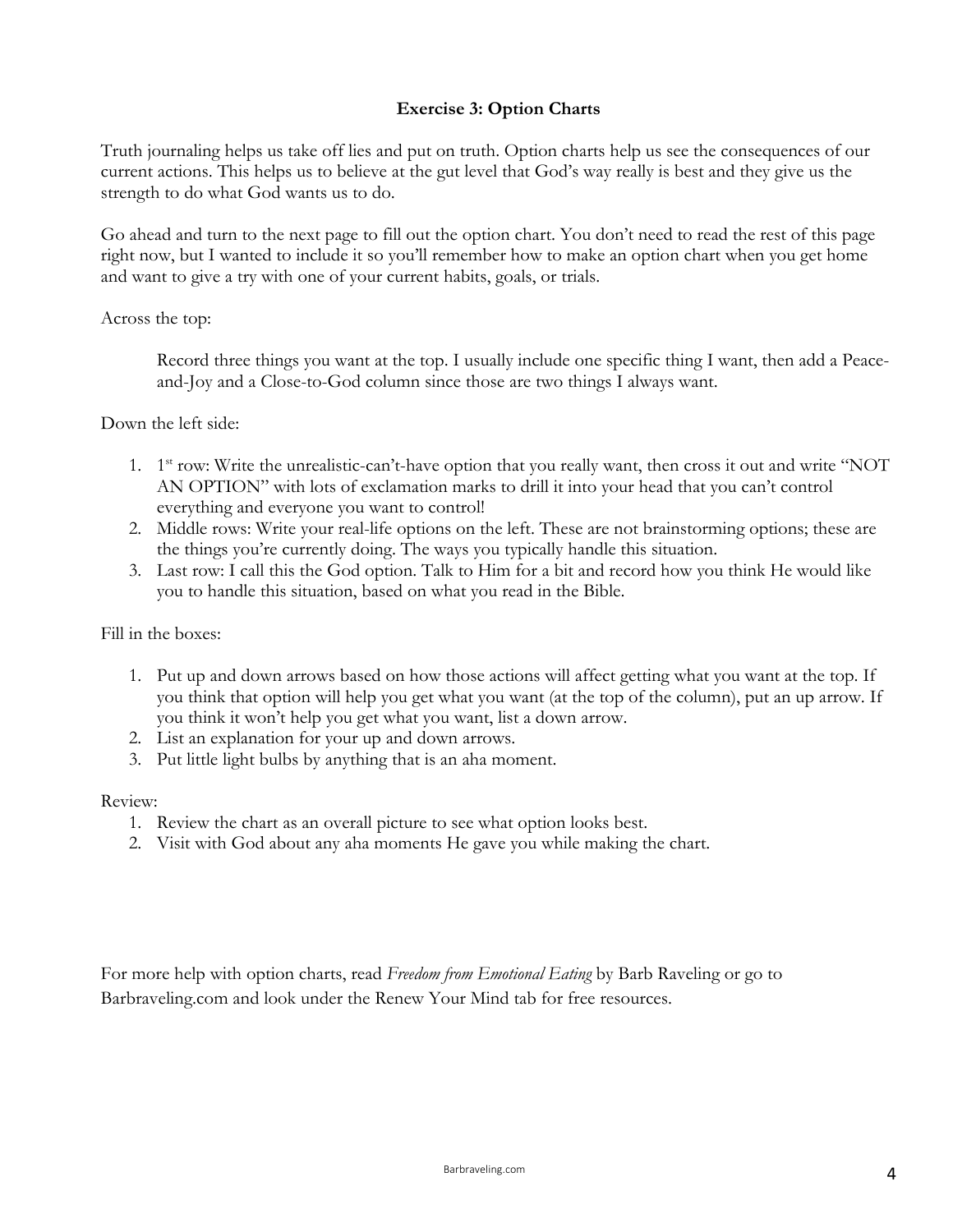Think of a situation in your life that worries you. It could be worries about a loved one, finances, the state of the world, your health, meeting a work deadline, or any other worry. Often in these situations we imagine the worst happening and that's why we worry. Fill in the option chart below with that particular worry in mind.

| the Way I Want<br>To know for sure that<br>things will turn out okay.<br>Talk about my fears with<br>a loved one often and |
|----------------------------------------------------------------------------------------------------------------------------|
|                                                                                                                            |
|                                                                                                                            |
|                                                                                                                            |
| keep asking for assurance<br>that things will turn out                                                                     |
| okay.                                                                                                                      |
|                                                                                                                            |
| Keep obsessing and                                                                                                         |
| fretting about things,<br>imagining the worst                                                                              |
| happening.                                                                                                                 |
|                                                                                                                            |
|                                                                                                                            |
| Try to avoid thinking                                                                                                      |
| about it and drown my<br>sorrows in ice cream,                                                                             |
| alcohol, Netflix,                                                                                                          |
| shopping, or novels.                                                                                                       |
|                                                                                                                            |
| Try everything I can to<br>fix this even if it's not                                                                       |
| fixable because I don't                                                                                                    |
| have control over this                                                                                                     |
| situation.                                                                                                                 |
|                                                                                                                            |
| Keep an eternal                                                                                                            |
| perspective, remember<br>that God is in control,                                                                           |
| shift my trust to Him,                                                                                                     |
| dwell on the good, and                                                                                                     |
| use this trial to grow and                                                                                                 |
| mature in my character.                                                                                                    |
| (Note from Barb: This<br>would include doing                                                                               |
| things to prevent your                                                                                                     |
| worry from taking place                                                                                                    |
| if that's possible and God<br>wants you to do that!)                                                                       |